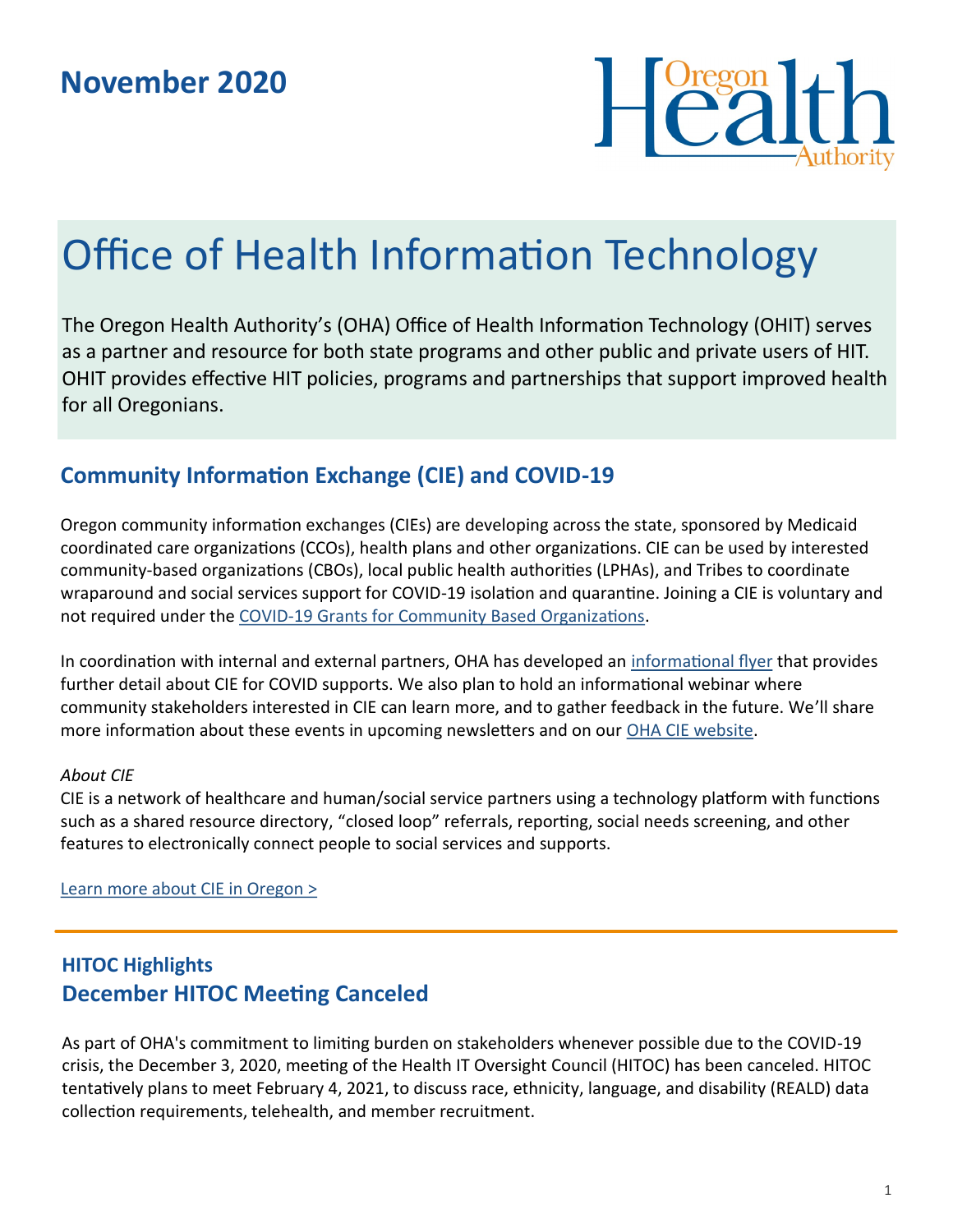# **November 2020**



### **REALD Data Collection for COVID encounters**

#### **REALD Learning Series**

In last month'[s enewsletter,](https://www.oregon.gov/oha/HPA/OHIT/Documents/October2020_eNewsletter.pdf) we discussed [House Bill 4212 \(2020\)](https://olis.oregonlegislature.gov/liz/2020S1/Downloads/MeasureDocument/HB4212/Enrolled)'s impact on REALD collection and reporting for COVID-19 encounters. Since then, the last of our currently scheduled REALD learning sessions took place. Webinars included *Strategies for Asking REALD questions, Implementing New REALD Data Collection for Providers, and Using REALD Data to Advance Health Equity*, and several more. You can review slides and watch meeting recordings [here.](https://www.oregon.gov/oha/HPA/dsi-tc/Documents/REALD%20Learning%20Series%20for%20CCOs.pdf) The Office of Equity and Inclusion is currently in the planning phase of additional learning sessions, which may cover topics like disability as a demographic and patient experience with REALD data.

#### **Phase 2 technical advisory groups**

OHA has been hosting a **[Phase 1 Technical workgroup](https://www.oregon.gov/oha/OEI/Pages/REALD-Workgroups.aspx)** for hospitals, health systems and federally-qualified health centers. In the coming weeks, we'll begin planning for a Phase 2 Technical Workgroup. Groups affected by Phase 2 of the REALD data collection requirement include health care facilities and health care providers working in or with individuals in a congregate setting. These providers will be required to begin collecting and reporting REALD data on March 1, 2021.

If you're interested in taking part, please email HB4212 Implementation Lead, Belle Shepherd at [Belle.Shepherd@dhsoha.state.or.us.](mailto:Belle.Shepherd@dhsoha.state.or.us?subject=Phase%202%20Technical%20Advisory%20Groups)

You can learn more about REALD in Oregon on OHA's [Office of Equity and Inclusion](https://www.oregon.gov/oha/OEI/Pages/REALD.aspx)'s website.

### **Behavioral Health Learning Collaboratives**

The Oregon Health Authority (OHA) was proud to sponsor two virtual Behavioral Health Learning Collaboratives in September. The events provided behavioral health organizations with technical assistance around the adoption or upgrade of electronic health record (EHR) systems and the adoption and use of health information exchange (HIE) tools.

The collaboratives brought a variety of subject matter experts and behavioral health stakeholders together to discuss topics related to behavioral health and health IT. Funding for these events was provided through a SAMHSA Block Grant, and content was developed through the recommendations of the [Health Information](https://www.oregon.gov/oha/HPA/OHIT-HITOC/Pages/Behavioral-Health-HIT.aspx)  [Technology Oversight Council Behavioral Health HIT Workgroup.](https://www.oregon.gov/oha/HPA/OHIT-HITOC/Pages/Behavioral-Health-HIT.aspx)

You can learn more, review meeting materials, and watch meeting recordings on our Behavioral Health HIT Workgroup [webpage.](https://www.oregon.gov/oha/HPA/OHIT-HITOC/Pages/Behavioral-Health-HIT.aspx)